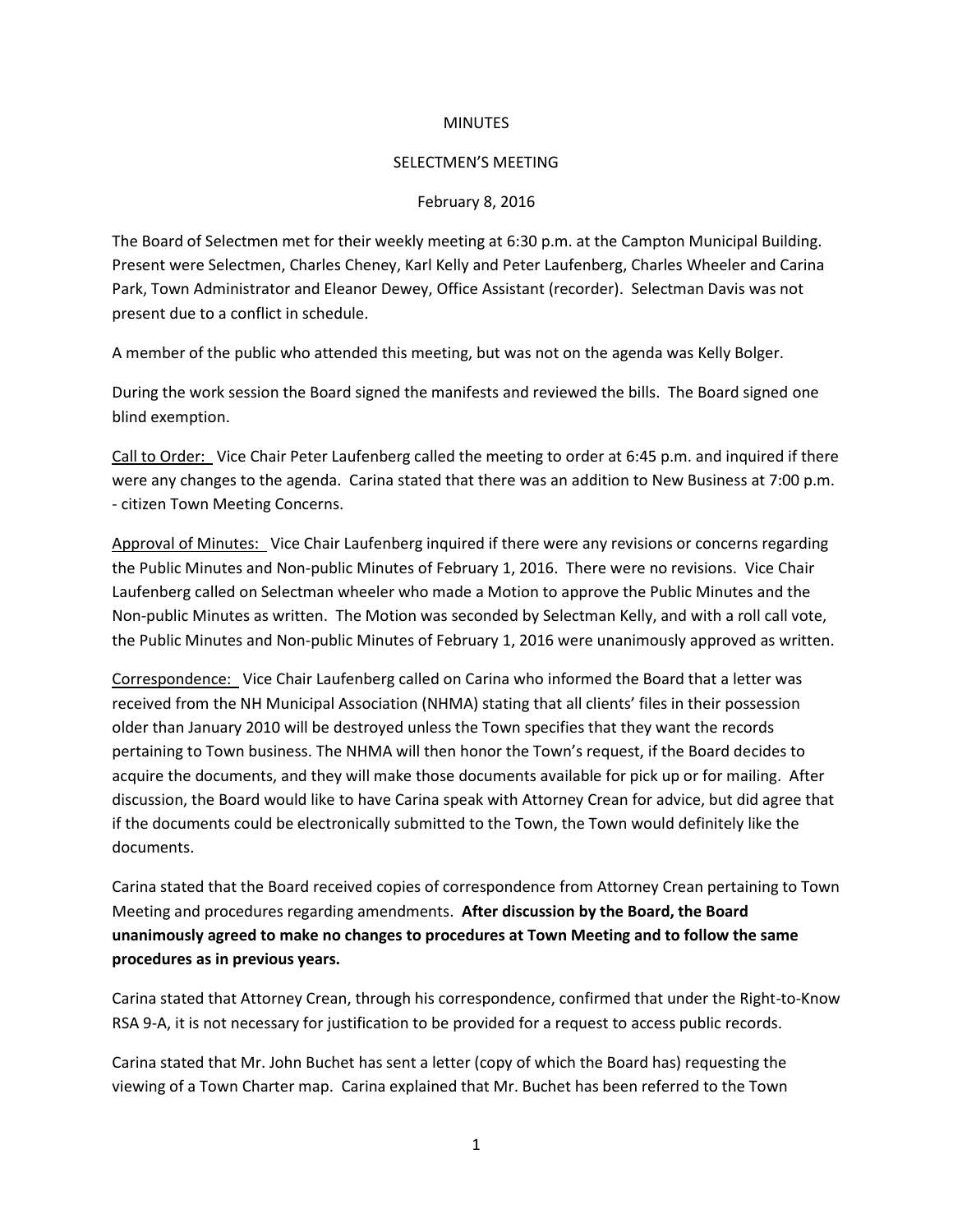Clerk/Tax Collector as the Selectmen's Office does not have the map available in the Selectmen's Office. Mr. Buchet is concerned about a right of way for the electrical company, but has not found any right of way indicated on the tax map. After discussion by the Board, it was agreed to invite Mr. Buchet in to a Planning Board Session to discuss further. Carina will inform Mrs. Brosseau in order to arrange.

Carina stated that Attorney Crean emailed his recommendation for the tax prepayment resolution. Carina stated that Attorney Crean suggested using the same resolution that was approved by the Board, but adding additional language as follows:

**Prepayment of taxes in instances where the Taxpayer and Town have entered an agreement regarding payment of past-due taxes shall be subject to the provisions of that agreement which generally shall seek to have the taxpayer make payments on all amounts due under the agreement prior to prepaying current or future taxes via the prepayment mechanism.** 

## **After discussion, the Board agreed to add the language.**

New Business: Vice Chair Laufenberg called on Kelly Wieser regarding the Campton Elementary School Board Concerns. Mrs. Wieser explained that the sidewalks in front of the school, on Route 175 are not being cleared and it is a safety concern of the School Board not only for children who walk to school, but also during evacuation. Mrs. Wieser stated that Mr. Whitney, of the Village Precinct stated at a Selectmen's Meeting that there were grant funds available from the Federal government for sidewalks; however she has been unable to reach anyone from the Village Precinct. It was confirmed that the Village Precinct is responsible for the sidewalks in question. Discussion ensued pertaining to money issues and equipment that would be needed for the clearing of snow. However, the Board agreed that the problem needs to be addressed. It was also suggested that perhaps the Police Department could schedule traffic duty in the a.m. and school dismissal time. Mrs. Wieser inquired if she should approach the Police Department directly. The Board suggested she approach Chief Warn directly. The Board thanked Mrs. Wieser for coming to address the issue and asked her to keep the Board aware of the progress in resolving the problem.

Vice Chair Laufenberg then inquired if Craig Keeney was the next new business regarding Citizen Town Meeting Concerns. Mr. Keeney explained that it had come to his attention that the Board was going to be making an announcement at Town Meeting regarding a new procedure to follow regarding amendments to Warrant Articles Vice Chair Laufenberg explained, that as of right now, the procedure will be the same as in the past. Vice Chair Laufenberg explained that Attorney Crean was contacted regarding this matter, and after discussion this evening, the Board agreed not to follow a different procedure and any amendments to Warrant Articles will be handled in the same manner as they have been in previous years.

Mr. Keeney also stated that Police Chief Warn presented a presentation at the last budget hearing regarding the need for another full time police officer. Mr. Keeney stated that he did some statistical research himself and he proceeded to explain his research. He had a hardcopy and the Board asked Mr. Keeney to provide the members with copies. Mr. Keeney expressed that he had concerns about the budget, the salary of the Police Chief and a problem with the proposed additional full time police officer.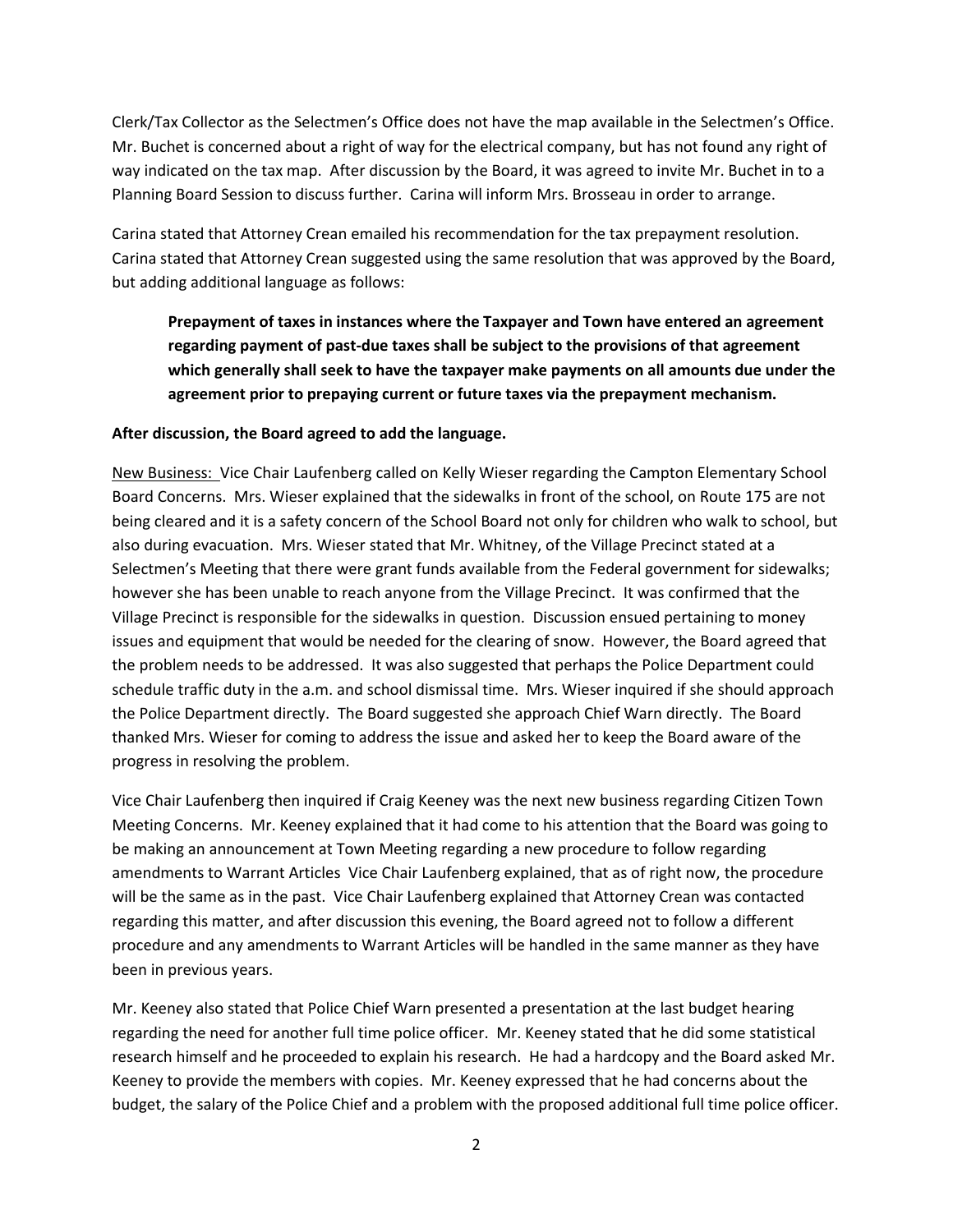Mr. Keeney expressed that there should be full transparency of costs involved with the hiring of a new full time police officer, i.e. the full compensation wages, including benefits. Mr. Keeney asked that the Town be able to vote on any new full time positions. After discussion, Vice Chair Laufenberg called on Selectman Wheeler who made **a Motion that in order to create a new full time benefited position, a Warrant Article will be created to be voted on at Town Meeting and the Warrant Article is to include all compensation wages and benefits. Selectmen Cheney seconded the Motion and Vice Chair Laufenberg inquired if there was any discussion. Vice Chair Laufenberg stated that this is a major change and suggested the Board contact Attorney Crean first. After further discussion, the Board, by majority, agreed that a Warrant Article be created for any full time benefited position, to be voted on at Town Meeting.**

Vice Chair Laufenberg inquired if Mr. Keeney had considered in the Police Chief's salary the fact that he does prosecution work. Mr. Keeney confirmed he did not; however, Selectmen Cheney confirmed that the Chief requested a \$2,500.00 in his salary when he started doing prosecution duties. Mr. Keeney mentioned that with wages and benefits the total figures for the Police Chief, he believes, is approximately \$95,000.00. Selectman Wheeler inquired if years of service were considered when Mr. Keeney was researching. Mr. Keeney did state that years of service were considered and he quoted a few local Police Chief's years of service.

Mr. Keeney also inquired about the \$40,000.00 line item for gravel. He expressed that he didn't care what the figure was as long as there is a plan in place for the distribution of the gravel. Vice Chair Laufenberg expressed that there is no plan in place at the moment; however an inventory of the roads will be done with recommendations as to what are the needs and a plan will be set forth. However, Vice Chair Laufenberg stated this is going to take some time, but he assured Mr. Keeney a plan will be in place. Mr. Keeney also inquired as to the \$34,000.00 that was expended in 2015 for gravel as to what roads were involved. Vice Chair Laufenberg stated that question will have to be presented to the Road Agent.

Vice Chair Laufenberg called on Kelly Wieser who expressed that she liked the idea of the road plan.

There was also discussion concerning University of NH students assisting in the Inventory of the roads and it is believed that Butch Bain has been in contact with the college. Vice Chair Laufenberg also stated that the student from Plymouth State University who will be assisting with the mapping project in in the Town of Campton will be very helpful in ensuring that the road inventory is accurate.

Old Business: Carina informed the Board that Police Chief Warn previously addressed the Board regarding business alarm activations and charges racked up by a local business in Town in the amount of \$325.00. Because of the way the ordinance is written, and the fact that Police Department can't hold the business owner responsible for additional fees, the Chief has turned over the decisions as to how to move forward to Carina, so that she could present the question to the Board. Discussion ensued and the Board would like to find out what the maximum fee is. The Board would also like a copy of the ordinance. Selectman Wheeler and Carina Park both volunteered to visit the business owner once a decision is made as to the total fee calculated.